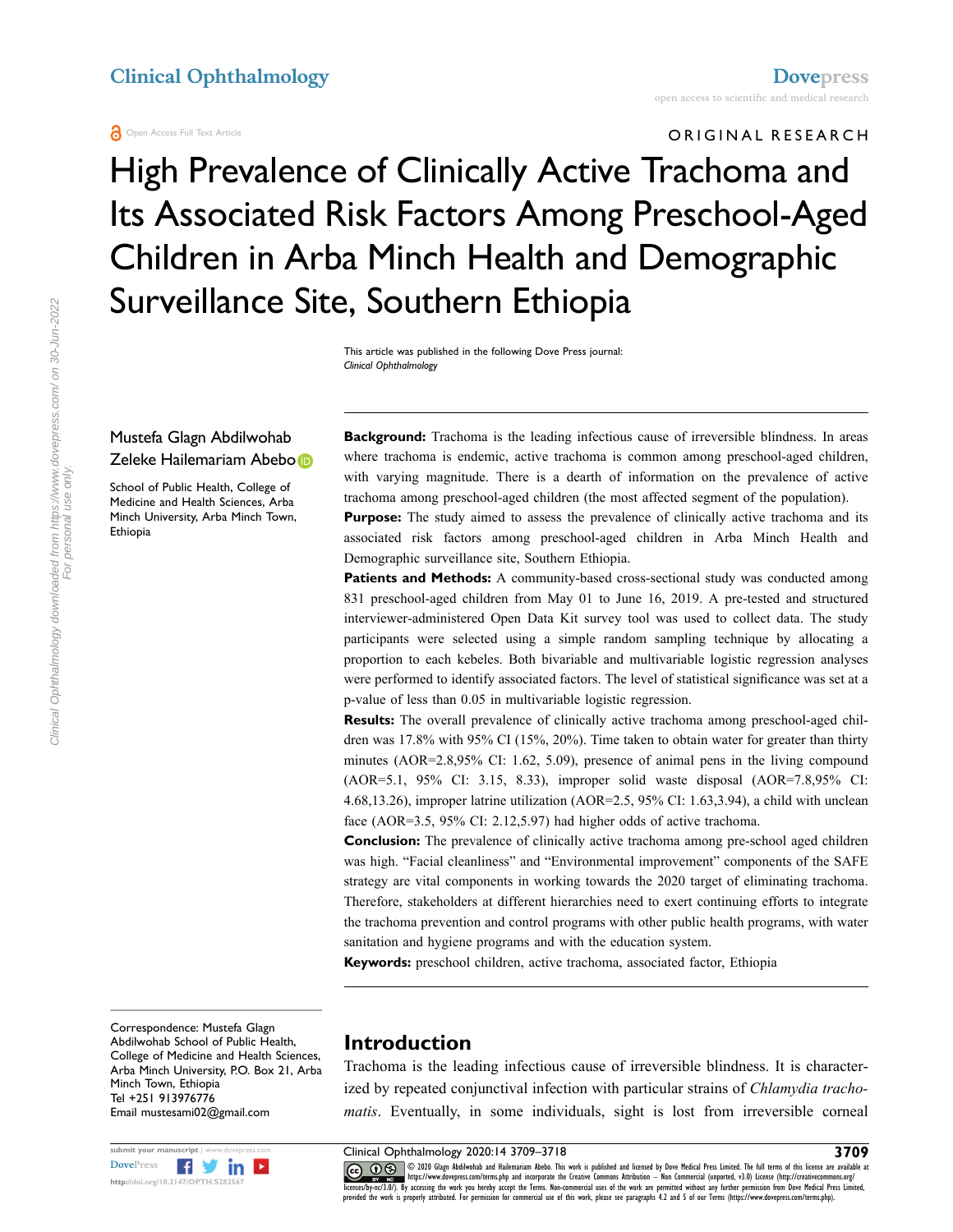<span id="page-1-0"></span>opacification[.1](#page-8-0) The infection is transmitted by direct or indirect transfer of eye and nose discharges of infected people, particularly young children who harbor the principal reservoir of infection. These discharges can be spread by particular species of flies (*Musca sorbens)*. [2](#page-8-1) According to World Health Organization (WHO), trachoma simplified grading system it is classified as trachomatous inflammation follicular (TF), trachomatous inflammation intense (TI), trachomatous scarring (TS), trachomatous trichiasis (TT), and corneal opacity  $(CO)^{3,4}$  $(CO)^{3,4}$  $(CO)^{3,4}$  $(CO)^{3,4}$ 

<span id="page-1-6"></span><span id="page-1-5"></span><span id="page-1-2"></span><span id="page-1-1"></span>The latest global estimate indicates that 158 million people live in trachoma-endemic areas and are at risk of trachoma blindness that needs interventions. $5$  Today, 1.9 million people are blind or visually impaired due to trachoma. $6,7$  $6,7$  More than 80% of the burden of active trachoma is concentrated in 14 countries in Sub-Saharan Africa, with Ethiopia being the country bearing the great-est burden.<sup>5</sup> More than 7[5](#page-8-4) million people are at risk of developing trachoma in Ethiopia, the world's most affected country,<sup>[8](#page-8-7)</sup> and contributing 49% of the global burden of active trachoma.<sup>9</sup> In Ethiopia, trachoma remains a major public health problem.<sup>[6](#page-8-5)[,7,](#page-8-6)[10](#page-8-9)[,11](#page-8-10)</sup> The Ethiopian National Survey on Blindness, Low Vision, and Trachoma, carried out from 2005 to 2006 estimated that the national prevalence of active trachoma was 40.14%, with some regional variation. It is estimated that more than 138,000 people in Ethiopia are blinded by trachoma.<sup>12</sup> In areas where trachoma is endemic, active (inflammatory) trachoma is extremely common among preschool-aged children, with prevalence rates that can be as high as  $60-90\%$ <sup>[13](#page-8-12)</sup>

<span id="page-1-10"></span><span id="page-1-9"></span><span id="page-1-8"></span><span id="page-1-7"></span><span id="page-1-3"></span>In 1996, the World Health Organization launched the WHO Alliance for the Global Elimination of Trachoma (GET) by 2020. The Alliance is a partnership that supports the implementation of the SAFE (surgery, antibiotics, facial cleanliness, environmental improvement) strategy for elimination.<sup>14</sup> Given this public health tragedy, the Ethiopian government also signed the vision 2020 initiative in 2002, which is a 20 years strategic plan to eliminate trachoma.[15](#page-8-14) After the implementation of the SAFE strategy in 2003, Ethiopia made remarkable achievements. However, many districts continue to have a high prevalence of active trachoma.[16](#page-8-15) Since 2007, orbis and Irish aid along with other non-governmental organization and the regional health bureau is working towards a goal to eliminate blinding trachoma in the study area. The organization was tried to implement the SAFE strategy to prevent blinding trachoma.<sup>17</sup> The intervention mainly focuses on antibiotic distribution and trichiasis surgery. According to summative evaluation of the project under achievement were reported regarding "F" and "E" components of the SAFE strategy.<sup>18</sup> Despite their efforts to control and prevent trachoma, still it remains the public health concern in the study area.

<span id="page-1-12"></span><span id="page-1-11"></span><span id="page-1-4"></span>There are several risk factors associated with an increased prevalence of trachoma. These include personal hygiene-related, environmental-related, over-crowdedness, socio-demographic, toilet facilities, accessibility of water, and health facilities related factors.<sup>19–23</sup> Most importantly, the prevalence and risk factors associated with trachoma tend to vary from one epidemiological setting to another, thus to meet the GET2020 targets and targets for global action in sustainable development goal (SDG) target 3.3, which calls to "end the epidemics of neglected tropical diseases" by 2030, as part of Goal 3 (Ensure healthy lives and ensure well-being for all at all ages). $24$  It is important to understand the local distribution of the disease in a specific community and specific age groups. To the best of our knowledge, there was one study done in Ethiopia.[7](#page-8-6) In line with the focus of reduction of active trachoma to a level, less than five percent among children aged between one and nine years in the current health sector transforma-tion plan of the country<sup>[25](#page-9-4)</sup> and the expected variation across regions of the country in the magnitude of active trachoma, the findings of this study is timely and would contribute to the local program planning and policymaking at large. Moreover, in response to the limited evidence in the prevalence of active trachoma among preschool children in the country in recent years and to fill this gap in the scientific literature, our study aimed to assess the prevalence of active trachoma and the factors associated with it in Arba Minch Health and Demographic Surveillance Site, Southern Ethiopia.

#### <span id="page-1-13"></span>**Methods and Materials**

#### Study Setting, Design, and Population

A community-based cross-sectional study was conducted among preschool children (children aged 2–5 years) in Arba Minch – Health and Demographic Surveillance Site (AM-HDSS), Southern Ethiopia from May 01 to June 16, 2019. AM-HDSS is located in both Arba Minch Zuria and Gacho Baba districts. Ethiopia has established Health and Demographic Surveillance Systems (HDSS) at different corners of the country in order to contribute to filling the information gap to some extent. Currently, there are six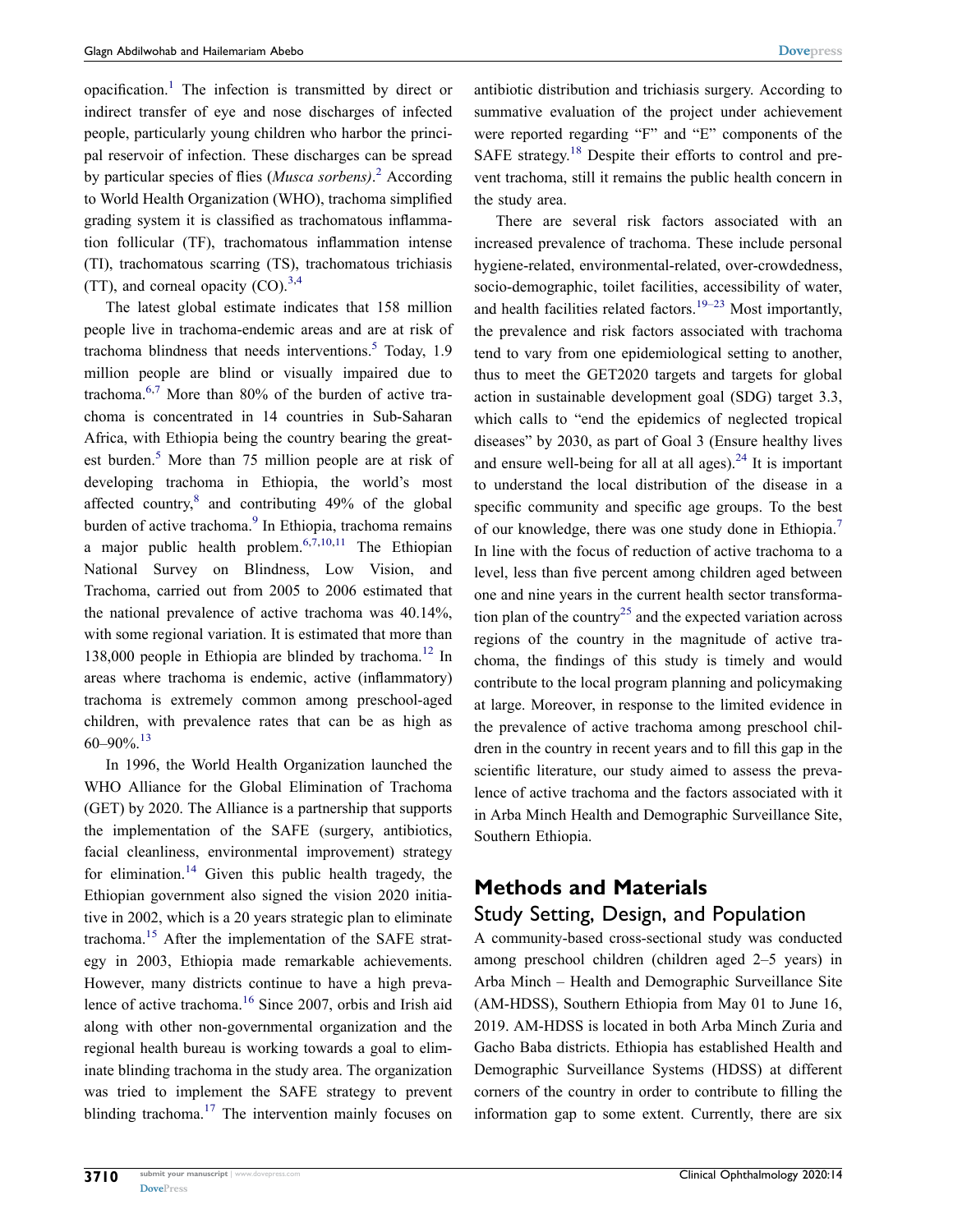HDSS sites. One of the sites is AM-HDSS owned by Arba Minch University. The Ethiopian universities are networked to produce data which may reflect some pictures of the country related to health and demography. This network namely the "Ethiopian Universities Research Centers Network" was established in 2007. Arba Minch Zuria and Gacho Baba districts have a total of 31 kebeles (smallest administrative unit in Ethiopia) with three different climatic zones, high land, midland, and lowland, among which 9 kebeles are selected as a center for producing data to fill the country health information need. The report of AM-HDSS showed the surveillance site has a total population of 74,157. The total number of children aged between two and five years in AM-HDSS was 7289. Out of the children aged between two and five years; Male account 51.06% and female account 48.94%. All preschool aged children (2 to 5 years old), who lived in AM-HDSS for at least 6 months were included in the study.

#### Sample Size Estimation

The sample size was determined by using a single population proportion formula by considering 18% prevalence of active trachoma among preschool children taken from a study done in Dembia District, Northwest Ethiopia.<sup>7</sup> Ten percent nonresponse rates and 95% confidence level with 2.5% margin of error. Based on these assumptions, the final sample size calculated for this study was 907 children aged between 2 and 5 years.

#### **Sampling Procedure**

All Arba Minch – health and demographic surveillance site kebeles were included in this study because the kebeles are already selected as a center for producing data by the Arba Minch University. First, the total households (HHs) in each kebele with preschool children and lists of children aged between two and five years were obtained from the AM-HDSS coordination office. Then, the study participants were selected using a simple random sampling technique (computer-generated random numbers) after allocating a proportion to each AM-HDSS kebeles based on the size of preschool children. Only one study participant from each household was selected using lottery method in a household with two and above preschool children. When mother/caregiver–child pairs were not available at the time of data collection, two repeated visits were made.

#### Operational Definition

Active trachoma was measured as the presence of either Trachomatous inflammation follicles or intense. Unclean face: The presence of "sleep" or ocular discharge around the eyes, flies, or the presence of nasal discharge on the upper lip or cheeks of the child at the time of visit. Improper solid waste disposal; in this study, improper solid waste disposal was defined as not disposing solid waste at a legally unauthorized place or dumping wastes in the open field. Proper latrine utilization; proper latrine utilization was defined as households with either shared or private functional latrines and the family disposed the faeces of under-five children in a latrine, no observable faeces in the compound, no observable fresh faeces on the inner side of the squatting hole and the presence of clear foot-path to the latrine is uncovered with grasses or other barriers of walking otherwise it was defined as improper latrine utilization.<sup>[25](#page-9-4)</sup>

#### Data Collection Procedure

A pretested and structured interviewer-administered Open Data Kit (ODK) survey tool was used to collect the sociodemographic, housing, environmental, personal hygienerelated characteristics, accessibility of health facilities, and trachoma-related characteristics of the participants (refer trachoma survey questionnaire, attached as [Supplementary](https://www.dovepress.com/get_supplementary_file.php?f=282567.docx) [material\)](https://www.dovepress.com/get_supplementary_file.php?f=282567.docx). The tools were developed by reviewing different works of literature. Language experts translated the questionnaire from English to Amharic and back to English to ensure consistency in meaning. A pretest was conducted on unselected district by taking 5% of the total sample size. After we made appropriate corrections, the revised version of the questionnaire was used for final data collection. Five public health experts and 16-trained data collectors (six clinical optometrists and 10 data collectors who were AM-HDSS field workers (routinely collects HDSS data)) were recruited for supervision and data collection, respectively.

#### Clinical Assessment of Trachoma

Following the face-to-face interview for collecting data related to socio-demographic, hygiene, and environmental factors; trained clinical optometrists examined each child by ocular examination. The clinical optometrists performed a detailed ophthalmic examination with strict compliance with the standard methods and procedures. The clinical Optometrists carefully inspected eyelashes,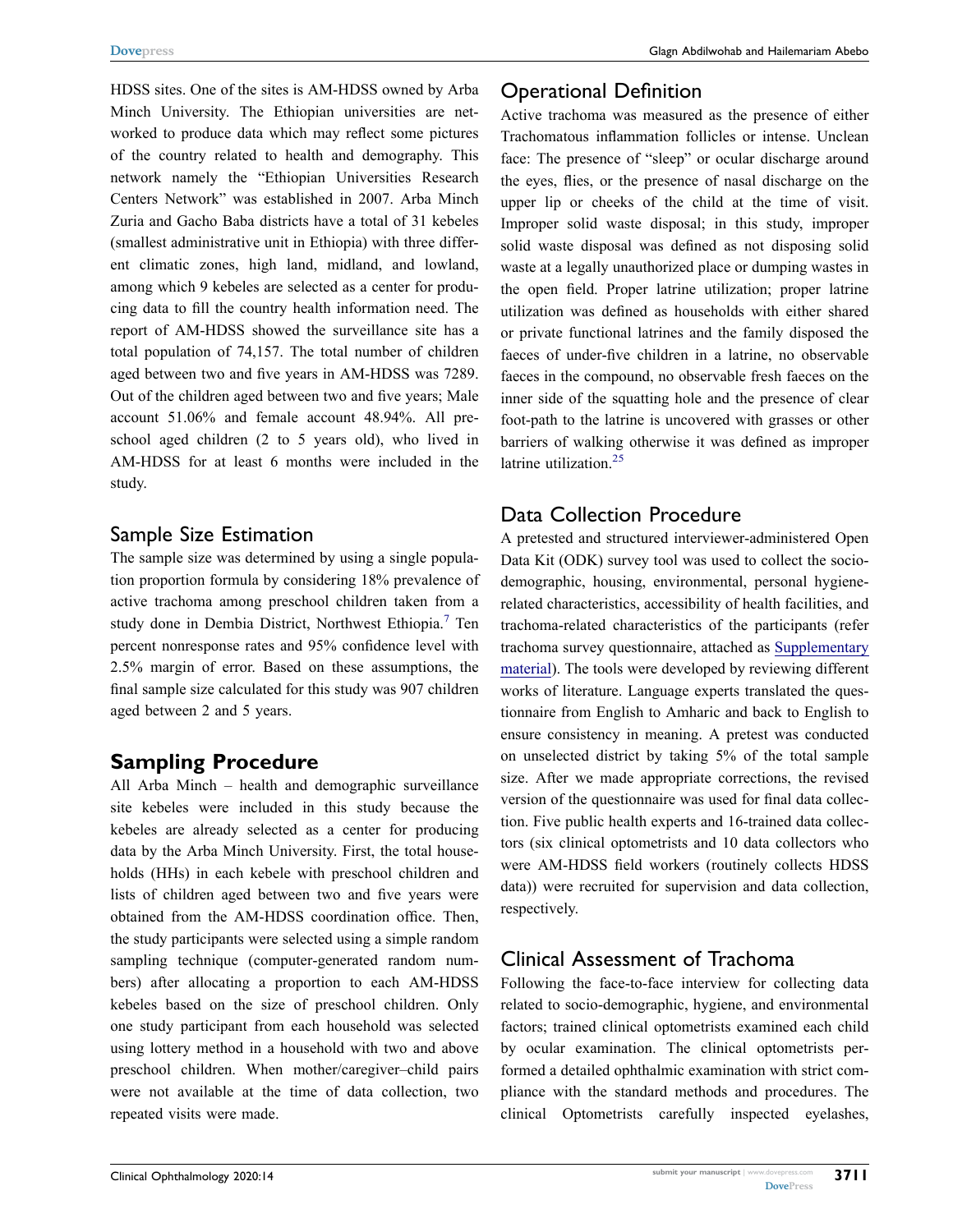cornea, limbus, upper eyelid, and tarsal conjunctiva using a pen torch and binocular loupe that has 2.5× magnifying power to identify clinical signs of trachoma: trachomatous inflammation-intense (TI), trachomatous inflammation-follicular (TF), trachomatous conjunctival scar (TS), trachomatous trichiasis (TT), and corneal opacity (CO). Eyelid eversion (turning out) was done using an aseptic technique using alcohol used for hand disinfection. The interrater variability of eye examination was solved by expert trachoma graders. The guideline used for clinical diagnosis and reporting of eye examination results was the simplified trachoma grading system, which was developed by the WHO for fieldwork.<sup>[3](#page-8-2),4</sup> TF: the presence of five or more follicles in the upper tarsal conjunctiva; TI: when the tarsal conjunctiva red, rough, and thickened; TS: the presence of scarring (white lines, bands or sheets) in the tarsal conjunctiva; TT: the presence of at least one eyelash rubs on the eyeball; CO: if the pupil margin is a blurred view through the opacity.

#### Data Quality Management

Data collectors and supervisors were provided intensive training on the techniques of data collection and components of the instrument. Before the commencement of the data collection, a pretest was conducted. A standard tool, which was commented by many experts, was used to collect the information. The ODK survey tool that was very important to control the quality of data was used to collect data by using tablets. The Authors and supervisors critically checked the data for completeness before uploaded to the ODK cloud server.

#### Statistical Analysis

The collected data were downloaded from ODK aggregate and then converted to an excel file. It was then edited and cleaned for inconsistencies, missing values, outliers, and then exported to SPSS version 25 (SPSS Inc., Chicago, IL, USA) for further analysis. Descriptive statistics were computed and summarized in tables, figures and text with frequencies, mean, or standard deviations where appropriate. The association between active trachoma and its independent variables were examined by binary logistic regression. Crude odds ratios were computed to determine the strength of association of the selected explanatory variables with the dependent variable in the initial bivariate logistic regression analysis. Variables that showed an association at a p-value  $\leq 0.25$  in the bivariable logistic regressions were selected as a potential candidate for multivariable logistic regression analysis to control confounders in the regression models. The final model was fitted using stepwise selection methods (backward conditional). Model fitness was checked using the Hosmer and Lemeshow goodness of fitness test (P-value  $\geq 0.05$ ). The association between active trachoma and the independent variables were reported by odds ratio with its 95% CI and variables having a p-value less than 0.05 in the multivariable logistic regression model were considered as statistically significant.

#### Ethical Consideration

Ethical clearance was obtained from the ethical review committee of Arba Minch University, College of Health Science. A letter of cooperation was obtained from Arba Minch – Health and Demographic Surveillance Site (AM-HDSS), Southern Ethiopia coordination office. The purpose of the study was explained and informed written consent was taken from the head of the household or child caregiver. The reason for the eye examination and what the examination will involve was explained to caregivers. To ensure confidentiality, their names, and other personal identifiers were not registered in the survey tool. Their participation was voluntary. After the interview and eye examination, the research team provided health education on prevention and treatment measures of trachoma, and children with active trachoma were linked with nearby primary eye care unit. The study was conducted in accordance with the Declaration of Helsinki.

#### **Results**

#### Socio-Demographic Characteristics

Eight hundred and thirty-one children (831) were interviewed giving a response rate of 91.6%. The mean age  $(±$ SD) of the children was  $40.96 \ (\pm 10.70)$  months and slightly more than half (50.9%) were boys. More than three-fourths of the household head were farmers (77.0%) with the average family size of seven. The majority of the child-caregivers were their mother (97.5%), and unable to read and write (62.7%) ([Table 1](#page-4-0)).

#### Child Personal Hygiene-Related **Characteristics**

Among the children who participated in study 679 (81.7%) of them had an unclean face. According to the mothers' report about their children, 594 (71.5%) of the children washed their faces only once within 24 hours period of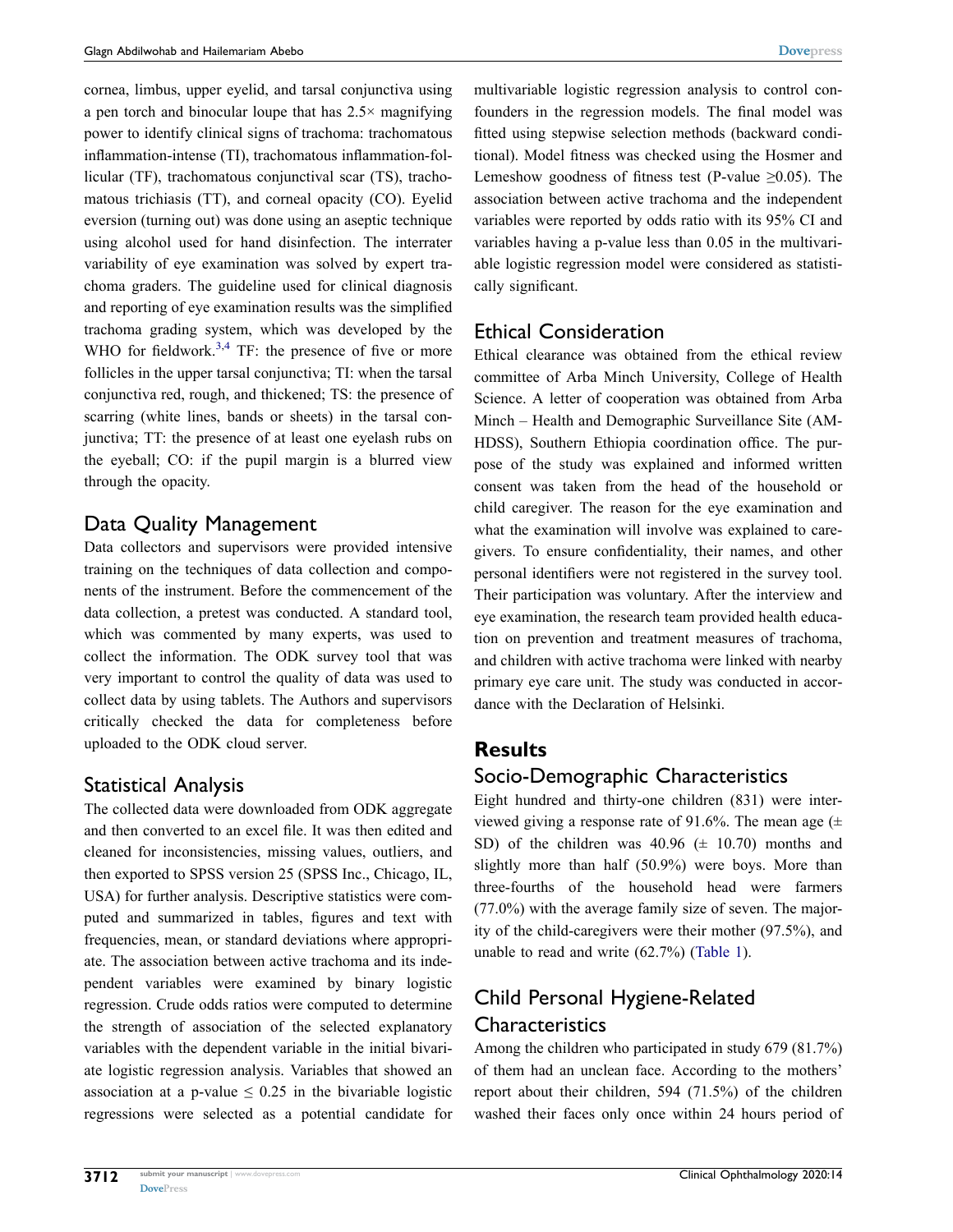| <b>Variables</b>                                 | Category                        | Frequency (n=831) | Percentage |
|--------------------------------------------------|---------------------------------|-------------------|------------|
| Sex of the child                                 | Male                            | 423               | 50.9       |
|                                                  | Female                          | 408               | 49.1       |
| Age of the child                                 | 26-36 months                    | 396               | 47.7       |
|                                                  | 37-48 months                    | 277               | 33.3       |
|                                                  | $\geq$ 49 months                | 158               | 19.0       |
| Number of under five years children              | Only one                        | 395               | 47.5       |
|                                                  | Two and above                   | 436               | 52.5       |
| Family size                                      | Less than five                  | 173               | 20.8       |
|                                                  | Five and above                  | 658               | 79.2       |
| Marital status of the mother or caregiver        | Single                          | 46                | 5.5        |
|                                                  | Married                         | 785               | 94.5       |
| Age of the mother or caregiver                   | 19-34 years                     | 561               | 67.5       |
|                                                  | 35-49 years                     | 261               | 31.4       |
|                                                  | $\geq$ 49 years                 | 9                 | 1.1        |
| Educational status of the mother or caregiver    | Not read and write              | 521               | 62.7       |
|                                                  | Read and write only             | 26                | 3.1        |
|                                                  | Primary education               | 199               | 23.9       |
|                                                  | Secondary education             | 70                | 8.4        |
|                                                  | Vocational and higher education | 15                | 1.8        |
| Caregiver of the child                           | Mother                          | 810               | 97.5       |
|                                                  | Other*                          | 21                | 2.5        |
| Educational status of the head of the household  | Not read and write              | 458               | 55.1       |
|                                                  | Read and write only             | 35                | 4.2        |
|                                                  | Primary education               | 221               | 26.6       |
|                                                  | Secondary education             | 94                | 11.3       |
|                                                  | Vocational and higher education | 23                | 2.8        |
| Occupational status of the head of the household | Farmer                          | 640               | 77.0       |
|                                                  | Merchant                        | 40                | 4.8        |
|                                                  | Housewife                       | 35                | 4.2        |
|                                                  | Government employee             | 26                | 3.1        |
|                                                  | Daily laborer                   | 64                | 7.7        |
|                                                  | Other**                         | 26                | 3.1        |

<span id="page-4-0"></span>**Table 1** Socio-Demographic Characteristics of the Study Participants in AM-HDSS, Southern Ethiopia from May 01 to June 16, 2019

**Notes:** \*Grandparents, Father only, and relatives \*\*Driver, broker, and carpenter.

time and four hundred and thirteen (49.7%) of them did not use soap for washing face.

#### Health and Environmental-Related **Characteristics**

Most of the households used pipe water 541 (65.1%), and 467 (56.2%) of the household consume less than 20 liters of water per day. Almost half (47.8%) of the households have animal pens within their living compound, and 305 (36.7%) of the households disposed of solid waste improperly. A total of 638 (76.8%) of the households had a functional latrine [\(Table 2\)](#page-5-0).

### Prevalence of Trachoma Among Preschool Children

Among all children examined for trachoma status, 148 (17.8%) with 95% CI (15%, 20%) children had clinically active trachoma. Among all preschool children examined for trachoma status, 93 (11.2%) had TF with 95% CI (9%, 13%), and 55 (6.6%) had TI with 95% CI (5%, 8%) respectively. Out of 148 children who had active trachoma, 62.84% were trachomatous follicle (TF). There were no TS, TT, and CO stages observed during the study period [\(Figure 1](#page-6-0)).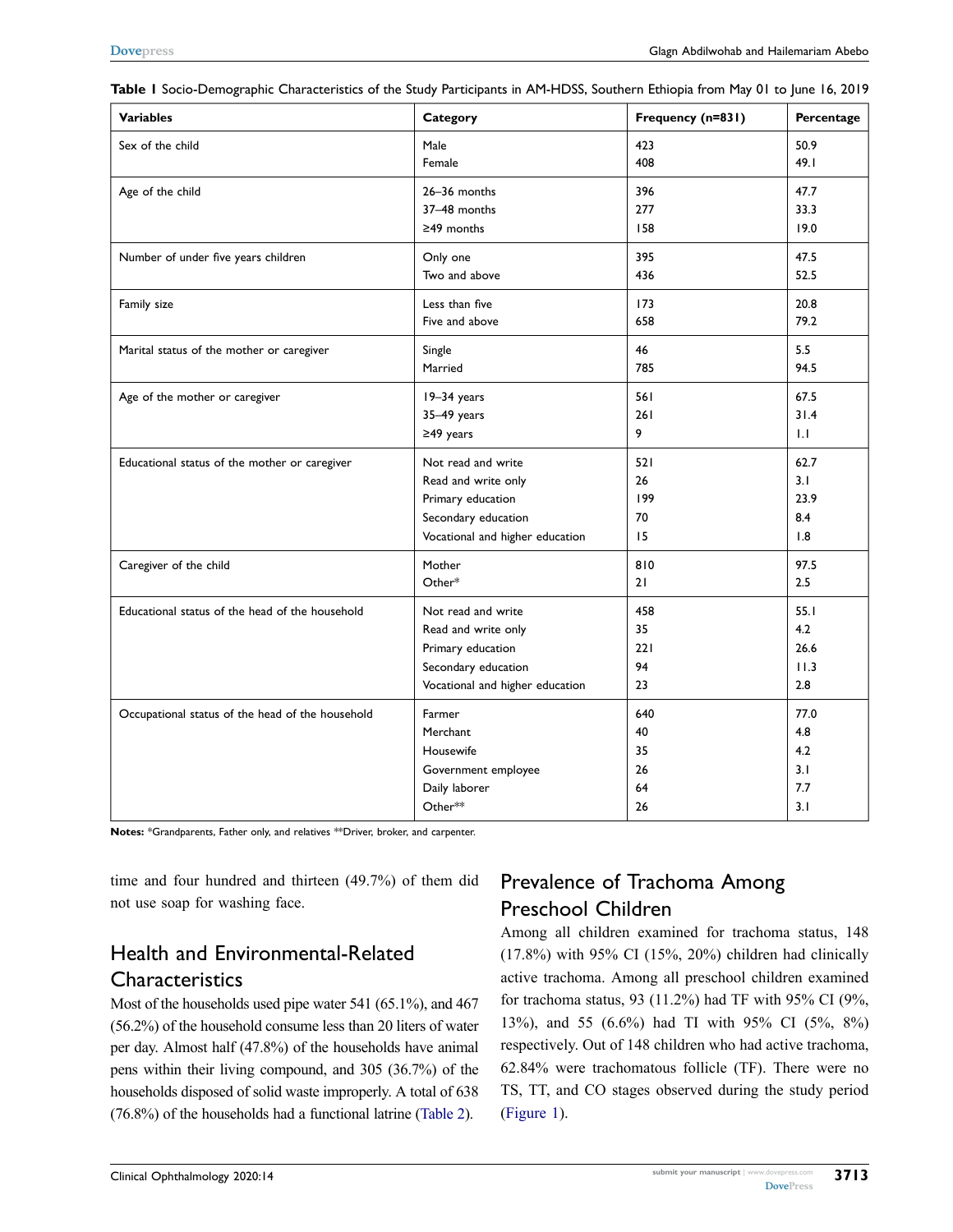<span id="page-5-0"></span>

| Table 2 Health and Environmental-Related Characteristics of Study Participants in AM-HDSS, Southern Ethiopia from May 01 to June |  |
|----------------------------------------------------------------------------------------------------------------------------------|--|
| 16.2019                                                                                                                          |  |

| <b>Variables</b>                                            | Category                                                     | <b>Frequency</b> | Percentage |
|-------------------------------------------------------------|--------------------------------------------------------------|------------------|------------|
| Time is taken to obtain water on walk                       | $\leq$ 30 minutes                                            | 702              | 84.5       |
|                                                             | >30 minutes                                                  | 129              | 15.5       |
| Source of water                                             | Pipe                                                         | 541              | 65.1       |
|                                                             | Protected well                                               | 156              | 18.8       |
|                                                             | Protected spring                                             | 112              | 13.5       |
|                                                             | Unprotected spring                                           | 22               | 2.6        |
| Amount of water used per day                                | Less than 20 liters                                          | 443              | 53.3       |
|                                                             | 20-40 liters                                                 | 212              | 25.5       |
|                                                             | 60-80 liters                                                 | 129              | 15.5       |
|                                                             | Greater than 80 liters                                       | 47               | 5.7        |
| Presence of separate room for domestic animals              | Yes                                                          | 427              | 51.4       |
|                                                             | No                                                           | 404              | 48.6       |
| Proper latrine utilization                                  | Yes                                                          | 528              | 63.5       |
|                                                             | No                                                           | 305              | 36.5       |
| Place where food is cooking                                 | Separately in the living room                                | 567              | 68.2       |
|                                                             | In the field                                                 | 9                | 1.1        |
|                                                             | Living room                                                  | 255              | 30.7       |
| Travel time to access primary health care unit on a walk    | <30 minutes                                                  | 300              | 36.1       |
|                                                             | >30 minutes but < 2 hours.                                   | 465              | 56.0       |
|                                                             | $\geq$ 2 hours.                                              | 66               | 7.9        |
| Travel time to access drug store/vendor on a walk           | <30 minutes                                                  | 149              | 17.9       |
|                                                             | >30 minutes but < 2 hours.                                   | 395              | 47.5       |
|                                                             | $\geq$ 2 hrs.                                                | 287              | 34.6       |
| Travel time to access trichiasis surgery facility on a walk | <30 minutes<br>>30 minutes but < 2 hours.<br>$\geq$ 2 hours. | $\equiv$<br>831  | 100%       |

Factors Associated with Active Trachoma

After adjusting for socio-demographic, child hygienic condition, health and environmental-related factors; the multivariable logistic regression analysis identified time to obtain water, presence of animal pens in the living compound, mechanism of disposing of dry waste, latrine utilization, and unclean face of child as an independent predictor for pre-school- aged children for active trachoma. The odds of developing trachoma among preschool children from households who obtain water for household consumption from greater than thirty minutes walking distance away from their homes were almost 3 times higher than those who obtain water from less than or equal to thirty minutes on a walk (AOR=2.8,95% CI: 1.62, 5.09). Likewise, the odds of having active trachoma among preschool children from households with the presence of animal pens in their living compound were 5 times higher than those households do not have animal pens in their living compound (AOR=5.1, 95% CI: 3.15, 8.33). Compared with their counter parts, the odds of developing active trachoma was also higher among preschool children from households disposed of solid waste improperly (AOR=7.8, 95% CI: 4.68, 13.26), and among preschool children from households' who did not utilize latrine properly (AOR=2.5, 95% CI: 1.63, 3.94). The odds of having active trachoma were also 3.5 times higher among preschool children with flies, nasal discharge, or eye discharge observed on the face compared with their counterparts (AOR=3.5, 95% CI: 2.12,5.97) ([Table 3](#page-7-0)).

#### **Discussion**

This study tried to identify the prevalence and associated factors of active trachoma among pre-school aged children in rural communities in the Arba Minch Health and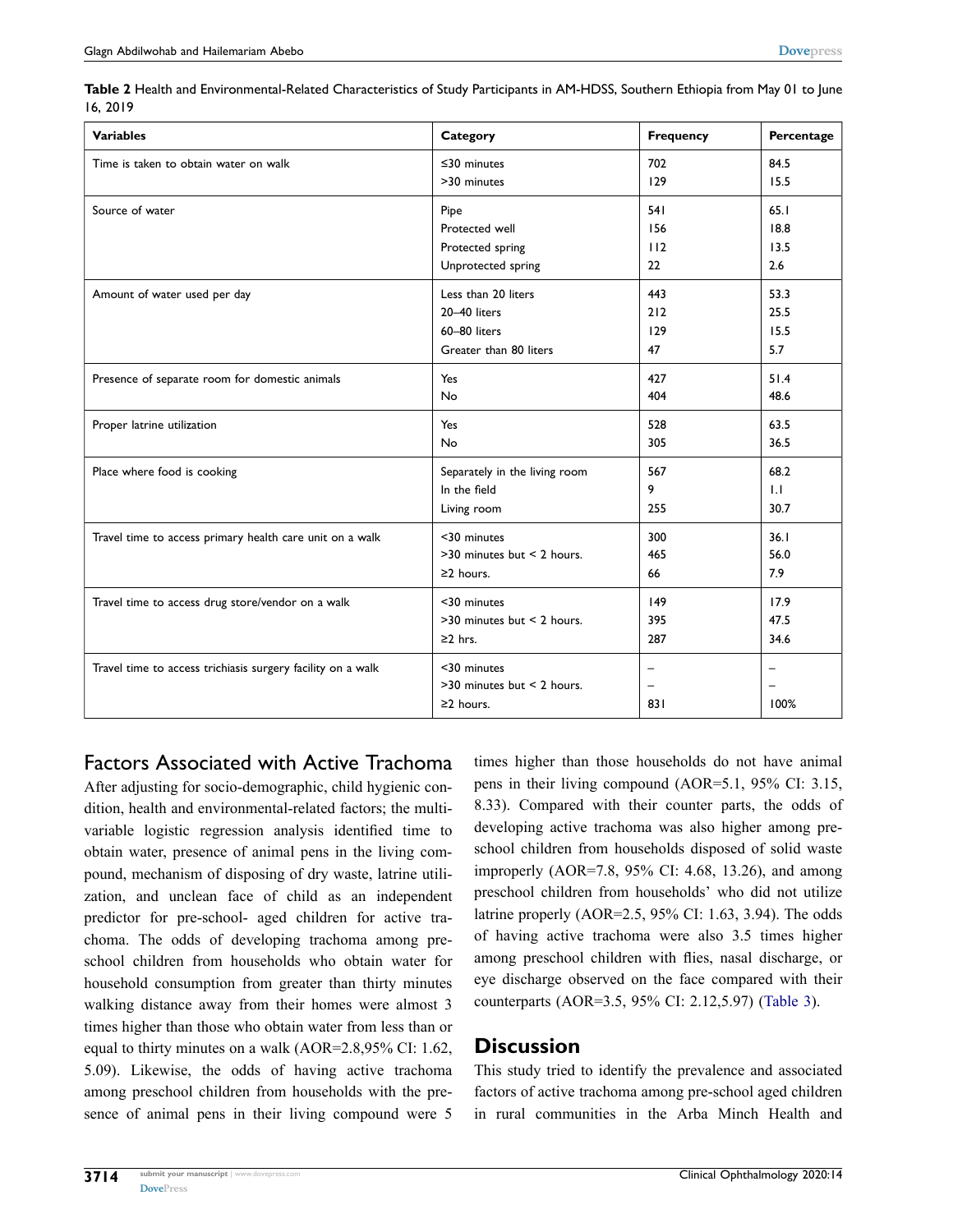## Stages of trachoma (%)

<span id="page-6-0"></span>

**Figure 1** Stages of trachoma observed in pre-school children in AM-HDSS, Southern Ethiopia from May 01 to June 16, 2019.

<span id="page-6-3"></span><span id="page-6-2"></span>Demographic surveillance site. The finding from the study revealed that the overall prevalence of clinically active trachoma among preschool children was 17.8% with 95% CI (15%, 20%). This is greater than WHO criteria for the elimination of trachoma as a public health problem, the prevalence of TF to a level  $\leq 5\%$ .<sup>8</sup> The finding is consistent with the study conducted in Dembia district, Northwest Ethiopia.<sup>[7](#page-8-6)</sup> The finding of the current study is higher compared to findings from studies conducted among preschool-aged children in Sao Paulo Brazil<sup>27</sup> and Gambia,<sup>28</sup> and lower than the studies conducted in Tanzania<sup>28</sup> and North-Eastern Nigeria.<sup>[26](#page-9-7)</sup> The difference could be attributed to differences in study setting, study period, geographical variations, infrastructure, social connections, and health-care facilities. The other reasons for variations might be due to differences in utilization of sanitary services and variation in the implementation of the SAFE strategy for eliminating trachoma. The finding of the study confirmed that trachoma is still a disease of public health interest. Ethiopia is home to about 13 million children under 5 years of age – approximately 16% of the total population. $30$  Given this huge number of children, adequate attention was not yet given for this specific population. To meet the  $GET2020$  targets<sup>8</sup> and the health sector transformation plan of Ethiopia, $2<sup>5</sup>$  interventions targeted to preschool children have paramount importance.

<span id="page-6-1"></span>Time taken to obtain water for household consumption was significantly associated with the development of clinically active trachoma. This finding is consistent with the study conducted in Tanzania<sup>[28,](#page-9-6)31</sup> and Ethiopia.<sup>7[,23](#page-9-9),32</sup> These studies reported that the prevalence of active trachoma in children significantly increased with increasing reported water collection time. On the contrary, there was no significant association between the quantities of water consumed per house household with active trachoma. This indicates that using the highest volume of water for household consumption is not a guarantee for preventing trachoma. The possible explanation might be that the water that is fetched and used by the rural community might not be safe enough for keeping personal hygiene.

<span id="page-6-4"></span>In the present study, preschool children from households with the presence of animal pens in the living compound were more likely to develop active trachoma compared with their counterparts. This association might be due to increased exposure of children to flies that transmit trachoma and breed in exposed animal feces. An animal pen in the living compound is very common in the study area so that the finding suggests that exposed animal feces increase the vulnerability of the children to trachoma. Therefore, the local government needs to intervene in this particular issue. Similarly, the odds of developing trachoma among pre-school children whose households do not dispose of solid waste properly were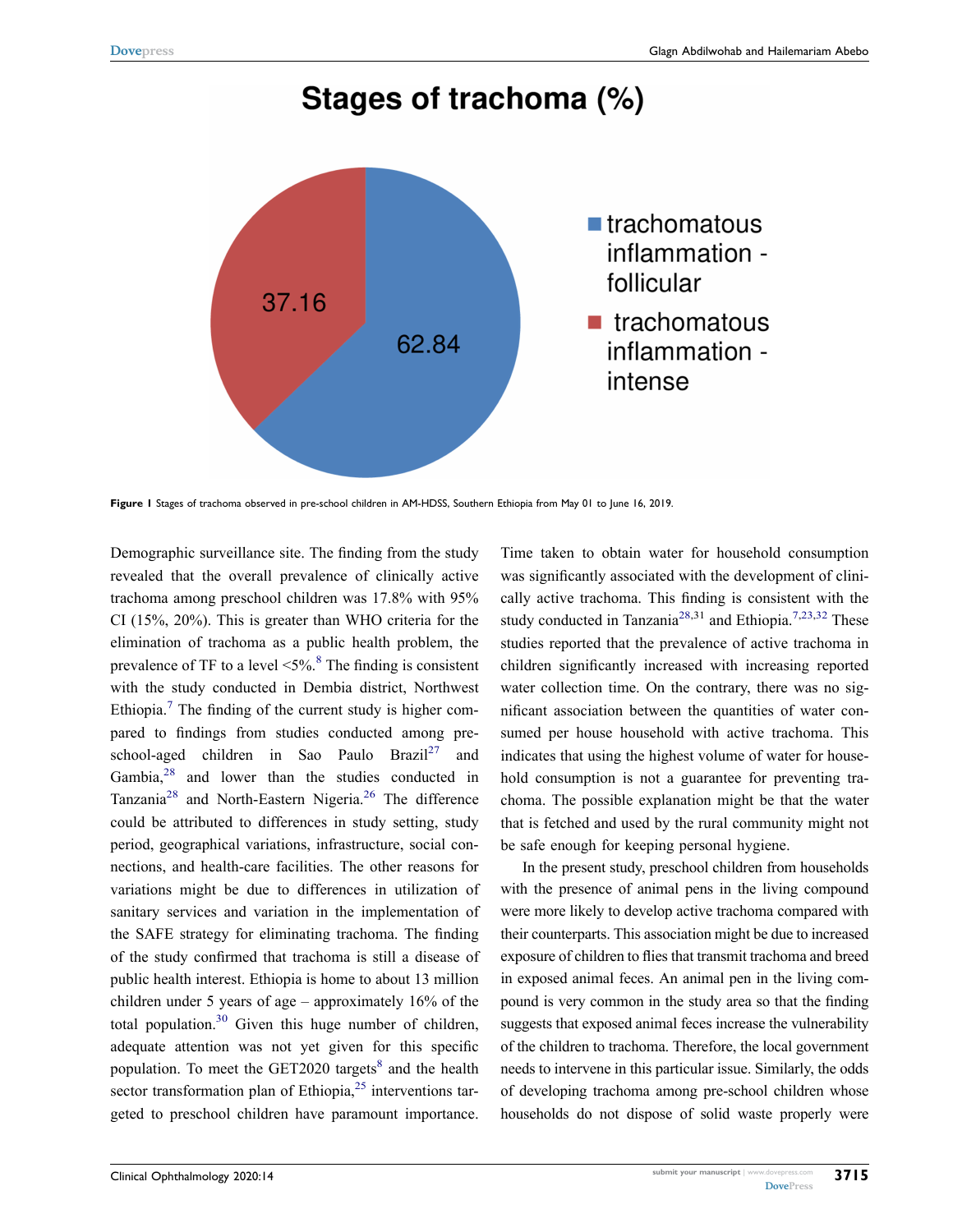<span id="page-7-0"></span>

| Table 3 Factors Associated with Active Trachoma (TF) or (TI) Among Preschool-Aged Children in Arba Minch Health and |  |  |  |  |  |  |  |
|---------------------------------------------------------------------------------------------------------------------|--|--|--|--|--|--|--|
| Demographic Surveillance Site, Southern Ethiopia, 2019                                                              |  |  |  |  |  |  |  |

| <b>Variables</b>                                            | <b>Active Trachoma</b> |            | P-value | <b>COR (95% CI)</b> | AOR (95% C.I)       |  |
|-------------------------------------------------------------|------------------------|------------|---------|---------------------|---------------------|--|
|                                                             | No<br>Yes              |            |         |                     |                     |  |
| Time to obtain water                                        |                        |            |         |                     |                     |  |
| $\leq$ 30 minutes                                           | 591(84.2%)             | 111(15.8%) |         | J.                  | J.                  |  |
| >30 minutes                                                 | 92(71.3%)              | 37(28.7%)  | 5.001   | 2.1(1.39, 3.29)     | 2.8 (1.62,5.09)*    |  |
| Source of water                                             |                        |            |         |                     |                     |  |
| Pipe                                                        | 469(86.7%)             | 72 (13.3%) |         | ı                   |                     |  |
| Protected well                                              | 113(72.4%)             | 43(27.6%)  | .155    | 2.4(1.61, 3.81)     | 1.5(.85, 2.63)      |  |
| Protected spring                                            | 84(75.0%               | 28 (25.0%) | < 0.01  | 2.1 (1.32,3.56)     | 3.8(1.86, 8.03)     |  |
| Un protected spring                                         | 17 (77.3%)             | 5(22.7%)   | .225    | 1.9(0.68, 5.35)     | 2.2(0.60, 8.47)     |  |
| Presence of animal pens in the living compound              |                        |            |         |                     |                     |  |
| Yes                                                         | 301(75.8%)             | 96 (24.2%) | < 0.01  | 2.3(1.61, 3.39)     | 5.1 $(3.15, 8.33)*$ |  |
| No                                                          | 382(88.0%)             | 52 (12.0%) |         | T                   | ı                   |  |
| Mechanism of disposing of dry waste                         |                        |            |         |                     |                     |  |
| Proper                                                      | 467(88.8%)             | 59(11.2%)  |         |                     |                     |  |
| Improper                                                    | 216(70.8%)             | 89(29.2%)  | 5.001   | 3.2(2.26, 4.70)     | 7.8(4.68, 13.26)*   |  |
| Proper latrine utilization                                  |                        |            |         |                     |                     |  |
| Yes                                                         | 467(88.4%)             | 61(11.6%)  |         | J.                  |                     |  |
| No                                                          | 216(71.3%)             | 87(28.7%)  | $500 -$ | 3.0(2.14, 4.44)     | $2.5(1.63, 3.94)^*$ |  |
| Unclean child face (observed)                               |                        |            |         |                     |                     |  |
| Yes                                                         | 401 (76.7%)            | 122(23.3%) | < 0.01  | 3.3(2.10,5.17)      | $3.5(2.12,5.97)^*$  |  |
| No                                                          | 282(91.6%)             | 26(8.4%)   |         | T                   | ı                   |  |
| time is taken to reach a primary health care unit on a walk |                        |            |         |                     |                     |  |
| $<$ 30 minutes                                              | 260(86.7%)             | 40 (13.3%) |         |                     |                     |  |
| 30 minutes to 2 hrs.                                        | 370(79.6%)             | 95(20.4%)  | .230    | 1.6(1.11, 2.49)     | .65(.32, 1.30)      |  |
| $>= 2$ hrs.                                                 | 53(80.3%)              | 13(19.7%)  | .271    | 1.6(0.79, 3.18)     | $1.7$ $(.65, 4.64)$ |  |
| time is taken to reach drug store/vendor on a walk          |                        |            |         |                     |                     |  |
| $<$ 30 minutes                                              | 126(84.6%)             | 23(15.4%)  |         |                     |                     |  |
| 30 minutes to 2 hrs.                                        | 303(76.7%)             | 92 (23.3%) | .102    | 1.6(1.00, 2.74)     | 2.0(.86, 4.80)      |  |
| $>= 2$ hrs.                                                 | 254(88.5%)             | 33(11.5%)  | .006    | 0.7(0.40, 1.26)     | 0.2(.12,.70)        |  |

**Note:** \*Significant at *P*≤0.05.

**Abbreviations:** AOR, adjusted odds ratio; CI, confidence interval; COR, crude odds ratio.

almost eight times higher than that of children whose households properly dispose of solid waste. This could be explained by the fact that disposing of solid waste on open field attracts a high number of eyes seeking flies that lead to a high chance of transmission of active trachoma in the children. The finding is concordant to the studies conducted in Lemo district, Southern Ethiopia,<sup>6</sup> Gondar Zuria District North Gondar,<sup>33</sup> and Loma Woreda, Dawro Zone, Ethiopia[.34](#page-9-12)

<span id="page-7-3"></span><span id="page-7-2"></span>In the present study, we observed that preschool children from households who do not utilize latrine properly were more likely to develop active trachoma compared with households utilize latrine properly. This result was in agreement with the study conducted in Lemo district, Southern Ethiopia, $6$  and West Gojjam Zone, North West Ethiopia.<sup>32</sup> This could be reasoned out that proper latrine utilization may reduce eye-seeking flies in the surrounding environment.

<span id="page-7-1"></span>Facial cleanliness of the children was also significantly associated with the development of active trachoma. Children with unclean faces were more likely to have trachoma when compared with those children whose faces were clean. Studies that had been conducted elsewhere<sup>[7](#page-8-6)[,10,](#page-8-9)[20](#page-9-13)[,28,](#page-9-6)29</sup> reported similar findings. The possible explanation is because unclean faces attract eye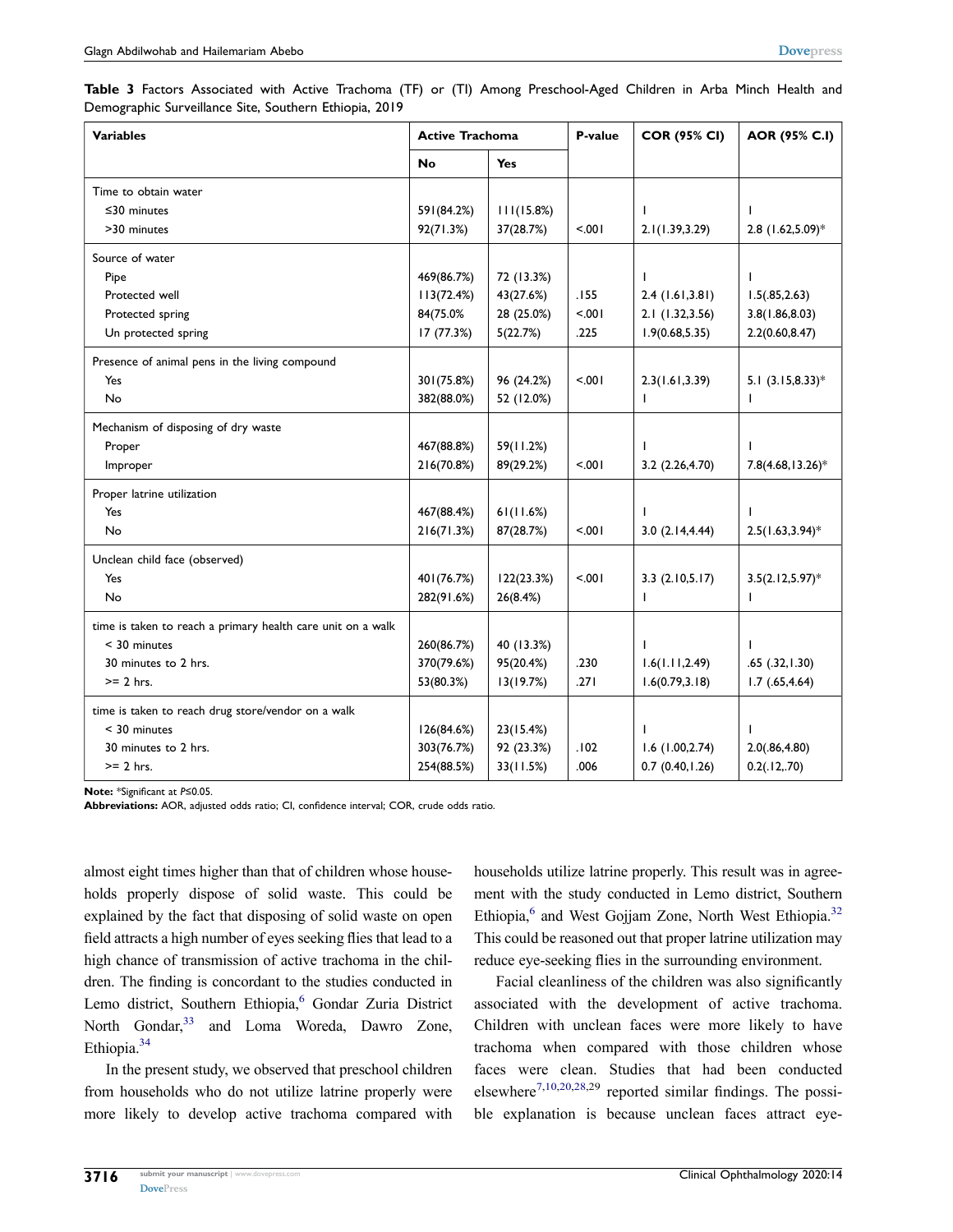**[Dovepress](http://www.dovepress.com)** Glagn Abdilwohab and Hailemariam Abebo

<span id="page-8-16"></span>seeking flies (*Musca sorbens*) which are potential mechanical vectors of Chlamydia trachomatis infection.<sup>35</sup> Nasal and ocular discharges may both result from the inflammation of active trachoma and make the child face dirty which potentially attracts eye-seeking flies.

This study has some limitations which have to be taken into consideration while interpreting the findings. As being cross-sectional in the design, it does not confirm the definitive cause and effect relationship. This study is also subject to residual confounding since some potential factors such as fly density, time taken to obtain water, water quality issues, and amount of water used per capita for face washing was not well addressed or measured. Due to a lack of sufficient resources, the positive result of trachoma status could not be confirmed by advanced laboratory tests so that differential diagnosis may overestimate the result. Some variables such as using soap for face washing and face washing frequency of children could be subjected to responder bias.

#### **Conclusion**

The study revealed that the prevalence of clinically active trachoma among pre-school aged children was high in Arba Minch HDSS site. Time to obtain water, presence of animal pens in the living compound, mechanism of disposing of dry waste, latrine utilization, and unclean face of child were significant factors associated with active trachoma. The findings of the current study suggest "F" and "E" components of the SAFE strategy are vital components in working towards the 2020 target of eliminating trachoma and SDG target 3.3, ending the epidemics of neglected tropical diseases by 2030. Therefore, stakeholders at different hierarchies need to exert continuing efforts to integrate the trachoma program with other public health programs, with water, sanitation and hygiene (WASH) programs and/or with the education system.

#### **Data Sharing Statement**

All the data are presented in the manuscript and [Supplementary material.](https://www.dovepress.com/get_supplementary_file.php?f=282567.docx)

#### **Acknowledgments**

The authors are grateful for the data collectors, the study participants, and supervisors for their co-operation during data collection. Our thanks also go to Arba Minch University for providing ethical clearance.

#### **Disclosure**

The authors report no conflicts of interest in this work.

#### **References**

- <span id="page-8-0"></span>1. Bourne RR, Stevens GA, White RA, et al. Causes of vision loss worldwide, 1990–2010: a systematic analysis. *Lancet Glob Health*. [2013](#page-0-0);1(6):e339–e349. doi:[10.1016/S2214-109X\(13\)70113](https://doi.org/10.1016/S2214-109X(13)70113)
- <span id="page-8-1"></span>2. Last A, Versteeg B, Shafi Abdurahman O, et al. Detecting extraocular *Chlamydia trachomatis* in a trachoma-endemic community in Ethiopia: identifying potential routes of transmission. *PLoS Negl Trop Dis*. [2020;](#page-1-0)14(3):e0008120. doi:[10.1371/journal.pntd.0008120](https://doi.org/10.1371/journal.pntd.0008120)
- <span id="page-8-2"></span>3. Taylor HR, West SK, Katala S, Foster A. Trachoma: evaluation of a new grading scheme in the United Republic of Tanzania. *Bull World Health Organ*. [1987](#page-1-1);65(4):485.
- <span id="page-8-3"></span>4. Thylefors B, Dawson CR, Jones BR, West SK, Taylor HR. A simple system for the assessment of trachoma and its complications. *Bull World Health Organ*. [1987](#page-1-1);65(4):477.
- <span id="page-8-4"></span>5. WHO. *Weekly Epidemiological Record No 26*. Vol. 93; [2018](#page-1-2):369– 380.
- <span id="page-8-5"></span>6. WoldeKidan E, Daka D, Legesse D, Laelago T, Betebo B. Prevalence of active trachoma and associated factors among children aged 1 to 9 years in rural communities of Lemo district, southern Ethiopia: a community-based cross-sectional study. *BMC Infect Dis*. [2019](#page-1-3);19 (1):886. doi:[10.1186/s12879-019-4495-0](https://doi.org/10.1186/s12879-019-4495-0)
- <span id="page-8-6"></span>7. Ferede AT, Dadi AF, Tariku A, Adane AA. Prevalence and determinants of active trachoma among preschool-aged children in Dembia District, Northwest Ethiopia. *Infect Dis Poverty*. [2017;](#page-1-4)6(1):128. doi:[10.1186/s40249-017-0345-8](https://doi.org/10.1186/s40249-017-0345-8)
- <span id="page-8-7"></span>8. Eliminating Trachoma Accelerating Towards 2020. WHO Alliance for the Global Elimination of Trachoma by 2020. April, [2016](#page-1-5). Available from: <http://www.trachomacoalition.org/>. Accessed October 10, 2020.
- <span id="page-8-8"></span>9. Ejigu M, Kariuki MM, Lako DR, Gelaw Y. Rapid trachoma assessment in KersaDistrict. Southwest Ethiopia. *Ethiop J Health Sci*. [2013](#page-1-6);23:1–9.
- <span id="page-8-9"></span>10. Mengistu K, Shegaze M, Woldemichael K, Gesesew H, Markos Y. Prevalence and factors associated with trachoma among children aged 1–9 years in Zala district, Gamo Gofa Zone, Southern Ethiopia. *Clin Ophthalmol*. [2016;](#page-1-3)10:1663. doi:[10.2147/OPTH.](https://doi.org/10.2147/OPTH.S107619) [S107619](https://doi.org/10.2147/OPTH.S107619)
- <span id="page-8-10"></span>11. Asfaw M, Zolfo M, Negussu N, et al. Towards the trachoma elimination target in the Southern region of Ethiopia: how well is the SAFE strategy being implemented? *J Infect Dev Ctries*. [2020](#page-1-3);14(06.1):3S– 9S. doi:[10.3855/jidc.11703](https://doi.org/10.3855/jidc.11703)
- <span id="page-8-11"></span>12. Berhane Y, Worku A, Bejiga A, et al. National survey on blindness, low vision, and trachoma in Ethiopia: methods and study clusters profile. *Ethiop J Health Dev*. [2007;](#page-1-7)21(3):185–203.
- <span id="page-8-12"></span>13. WHO. Epidemiology and clinic feature fact sheet. January, [2020](#page-1-8). Available from: [https://www.who.int/news-room/fact-sheets/detail/tra](https://www.who.int/news-room/fact-sheets/detail/trachoma) [choma.](https://www.who.int/news-room/fact-sheets/detail/trachoma) Accessed October 20, 2020.
- <span id="page-8-13"></span>14. *Report of the 20th Meeting of the WHO Alliance for the Global Elimination of Trachoma by 2020, Sydney, Australia, 26–28 April 2016*. Geneva: World Health Organization; [2017](#page-1-9). License: CC BY-NC-SA 3.0 IGO.
- <span id="page-8-14"></span>15. Gedefaw M, Shiferaw A, Alamrew Z, Feleke A, Fentie T, Atnafu K. Current state of active trachoma among elementary school students in the context of an ambitious national growth plan. The case of Ethiopia. *Health.* [2013;](#page-1-10)5:1768–1773. doi:[10.4236/health.2013.51](https://doi.org/10.4236/health.2013.511238) [1238](https://doi.org/10.4236/health.2013.511238)
- <span id="page-8-15"></span>16. *Federal Democratic Republic of Ethiopia Ministry of Health Second Edition of Ethiopia National Master Plan for Neglected Tropical Diseases*. Addis Ababa, Ethiopia. Available from: [https://www.afro.](https://www.afro.who.int/publications/second-edition-national-neglected-tropical-diseases-master-plan-ethiopia-2016) [who.int/publications/second-edition-national-neglected-tropical-dis](https://www.afro.who.int/publications/second-edition-national-neglected-tropical-diseases-master-plan-ethiopia-2016)  [eases-master-plan-ethiopia-2016.](https://www.afro.who.int/publications/second-edition-national-neglected-tropical-diseases-master-plan-ethiopia-2016) Accessed October 20, 2020.